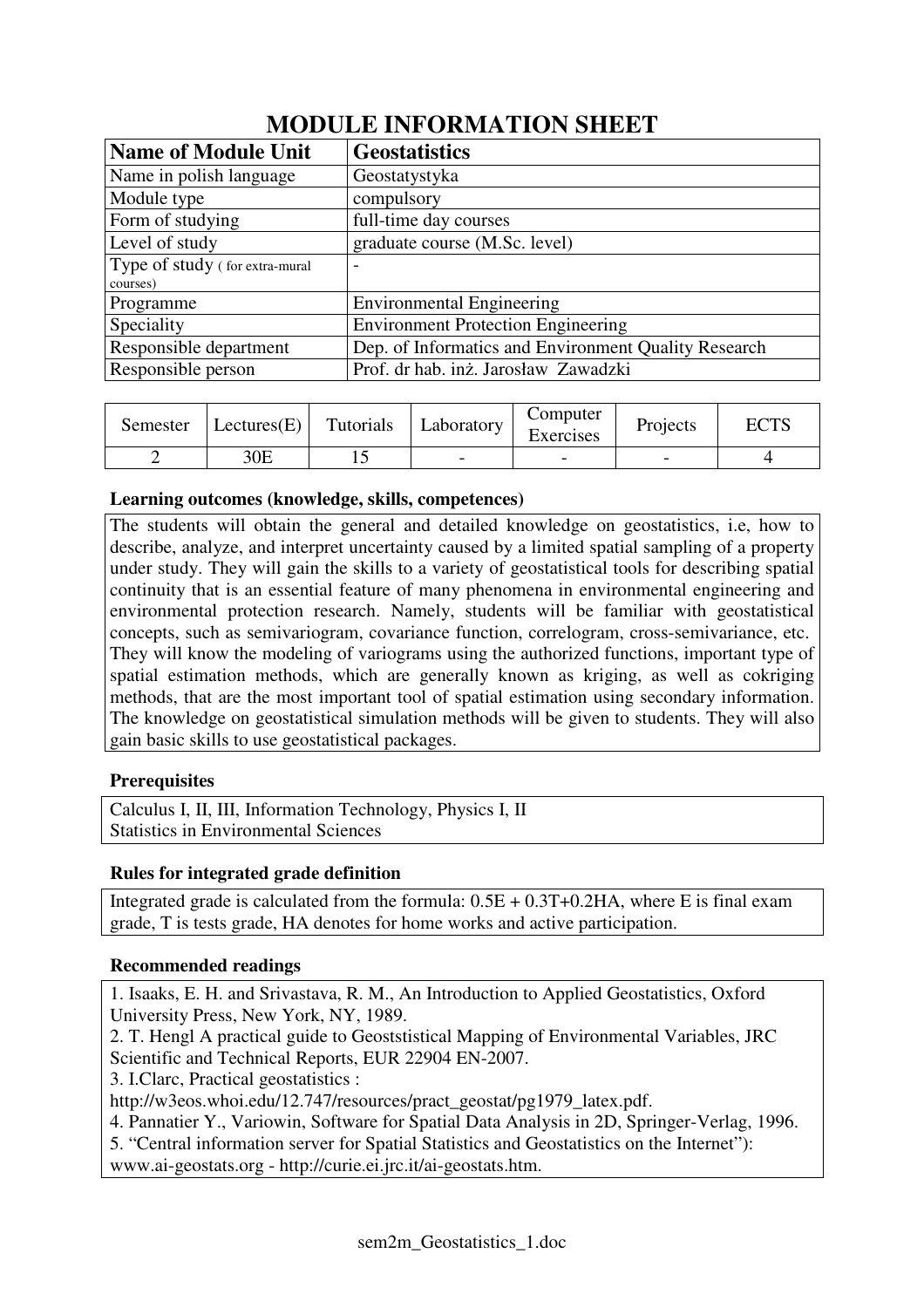# **Contents of lectures (syllabus)**

|                 | <b>Topics</b>                                                                                                                                                                           | <b>Time</b>    | <b>Scope</b> |
|-----------------|-----------------------------------------------------------------------------------------------------------------------------------------------------------------------------------------|----------------|--------------|
|                 |                                                                                                                                                                                         | (hrs.)         | (S / Ex)     |
| $\mathbf{1}$    | The characteristic features of environmental data. The importance,                                                                                                                      | 1              | S            |
|                 | beginning, development and current status of geostatistics.                                                                                                                             |                |              |
| $\overline{2}$  | The random function. Regionalised variable concept.                                                                                                                                     | $\mathbf{1}$   | S            |
| $\overline{3}$  | Hypothesis of stationarity. Strict stationarity. Second-order<br>stationarity. Intrinsic hyphothesis. Ergodicity.                                                                       | $\overline{2}$ | S            |
| $\overline{4}$  | Spatial continuity. h-scatterplot, variogram cloud and experimental<br>variogram. The typical shape of variogram: nugget effect, sill, range<br>of correlation.                         | $\overline{2}$ | S            |
| $5\overline{)}$ | Anothers measures of spatial continuity: the covariance function,<br>correlogram, madogram, standardised variogram, relative variograms<br>etc.                                         | $\overline{2}$ | S            |
| 6               | Assessing reliable empirical variograms. Examples of typical and<br>non-typical variograms. Search strategies.                                                                          | $\overline{2}$ | S            |
| 7               | Need of modelling variograms. Positive definiteness. Different<br>authorised variogram models. Nested structures. Variogram model<br>parameters assessment. Indicative goodness of fit. | 3              | S            |
| 8               | The influence of drift on variogram. The behaviour of variograms<br>near the origin and at long distances. Geometric and zonal<br>anisotropy. .                                         | 3              | S            |
| 9               | Ordinary kriging. The random function model, unbiasedness.<br>Minimising of the error variance.                                                                                         | $\overline{2}$ | S            |
| 10              | The ordinary kriging system and its main properties. Intuitive<br>description of kriging.                                                                                               | $\overline{2}$ | S            |
| 11              | Exemplary, another types of kriging e.g. blok kriging, kriging with<br>the trend model, lognormal kriging indicator kriging.                                                            | 3              | S            |
| 12              | Cross-validation, jack-knife.                                                                                                                                                           | $\mathbf{1}$   | S            |
| 13              | Cross h-scatterplots. Crossvariogram, crosscorrelogram etc. The<br>cokriging system and its properties. Corregionalisation.                                                             | 3              | Ex           |
| 14              | Introduction to geostatistical simulations. Need of simulations.<br>Sequential gaussian simulation. Simulated annealing.                                                                | 3              | Ex           |
|                 | <b>Total</b>                                                                                                                                                                            | 30             | hours        |

S – topics listed in the legal study programme standards from 12.07.2007  $Ex - extended topics$ 

#### **Lecturers**

Prof. dr hab. inż. Jarosław Zawadzki

## **Assessment method**

Final exam